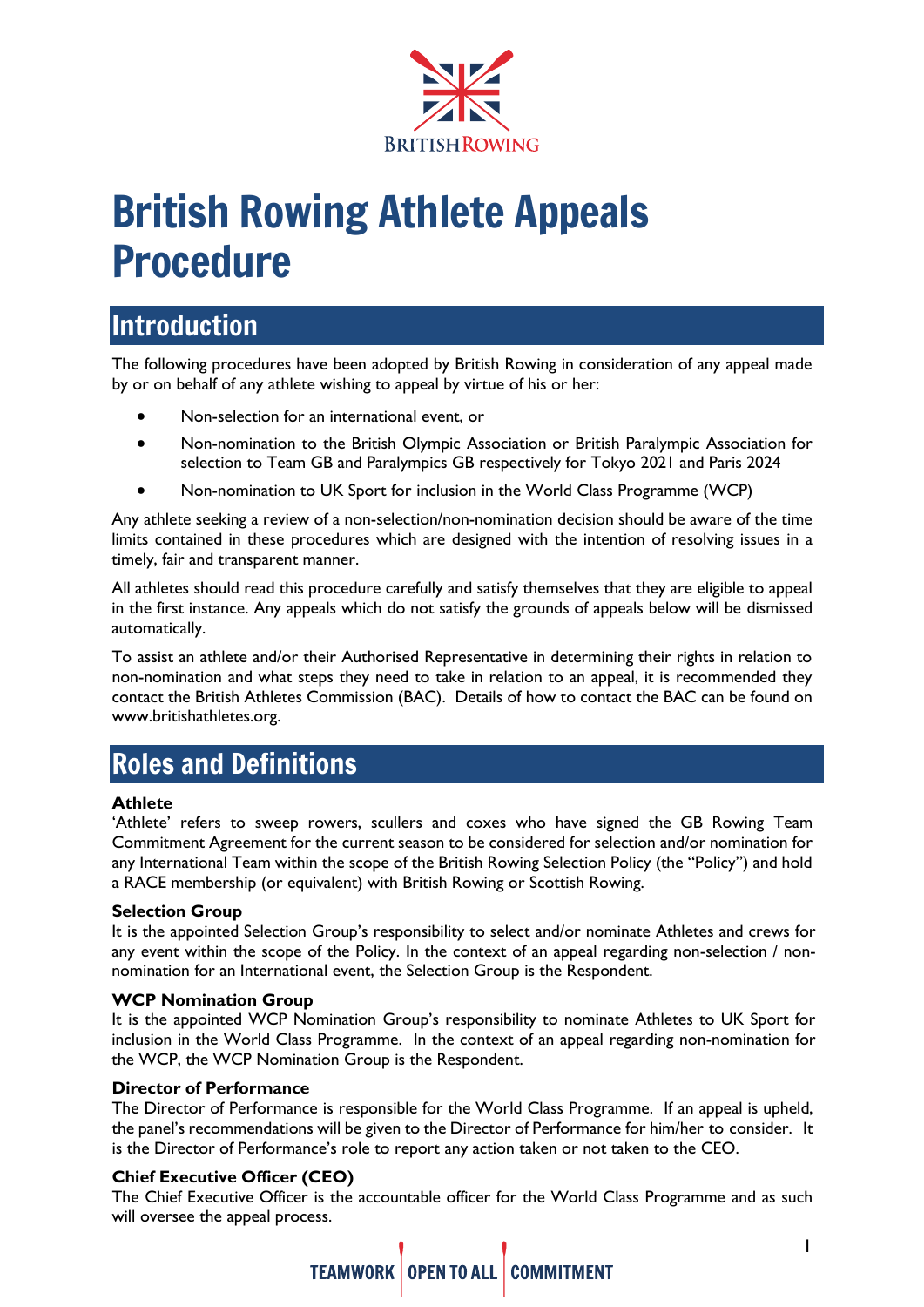

#### **British Rowing Disciplinary & Grievance Panel Chairman ("D&G Panel Chairman")**

If there is a Notice of Appeal, the Disciplinary & Grievance Panel Chairman or his/her authorised deputy will be responsible for establishing a Selection Appeals Panel and to assist in the smooth running of the associated proceedings.

#### **First Appeal Panel**

The First Appeal Panel shall oversee the first appeal of a selection/nomination decision. The Panel shall be formed of the D&G Panel Chairman (as Chair) and two other members appointed by the D&G Panel Chairman, at his/her discretion who are independent individuals. The Panel shall, where possible, contain two members from the British Rowing Selection Appeals Panel Nominees' List agreed annually by the Board of British Rowing.

#### **Second Appeal Panel**

The Second Appeal Panel shall oversee the second and final appeal of a selection/nomination decision. The Panel shall be formed by Sports Resolution UK and bound by the rules of Sports Resolutions UK for matters related to such appeals.

# Appeals Procedure

### 1. Athletes' Right of Appeal

- 1.1 An Athlete only has the right to appeal against any decision of the Selection Group or WCP Nomination Group in respect of the implementation of the Policy or WCP Nomination Process where the Athlete believes that:
	- 1.1.1 there has been a failure to apply the applicable selection/nomination criteria; and/or
	- 1.1.2 there has been a failure to adhere to the procedure set out in the applicable selection/nomination Policy or Process.
- 1.2 An Athlete does not have a right of appeal against any judgement or discretion exercised in the course of making selection/nomination decisions, or against the content of the applicable selection/nomination criteria.

### 2. First Appeals Procedure

- 2.1 The Appeals Procedure is the only British Rowing procedure an Athlete can use to appeal against a selection or nomination decision made by a Selection Group or WCP Nomination Group.
- 2.2 In the first instance, the Athlete should discuss their selection or nomination grievance with the Selection Group or WCP Nomination Group. If there is no resolution through discussions with the Selection Group or WCP Nomination Group or if the Athlete cannot discuss the grievance with the Selection Group or WCP Nomination Group, the Athlete should discuss their grievance with the Director of Performance.
- 2.3 Failing resolution through 2.2 the Athlete may start the appeals procedure by notifying the CEO of British Rowing in writing (the "Notice of Appeal") by letter or email that he/she wishes to appeal the decision of the Selection Group or WCP Nomination Group. The Notice of Appeal must be sent within three (3) working days of the Selection Group or WCP Nomination Group's decision being communicated to the Appellant, by either email or mail to the following address:

| Email:   | $ceo$ @brtishrowing.org                          |
|----------|--------------------------------------------------|
| Address: | CEO, British Rowing, 6 Lower Mall, London W6 9DJ |

2.4 If the athlete fails to submit the Notice of Appeal within the time limit set out in this Appeals Procedure, he or she will have lost their right of appeal.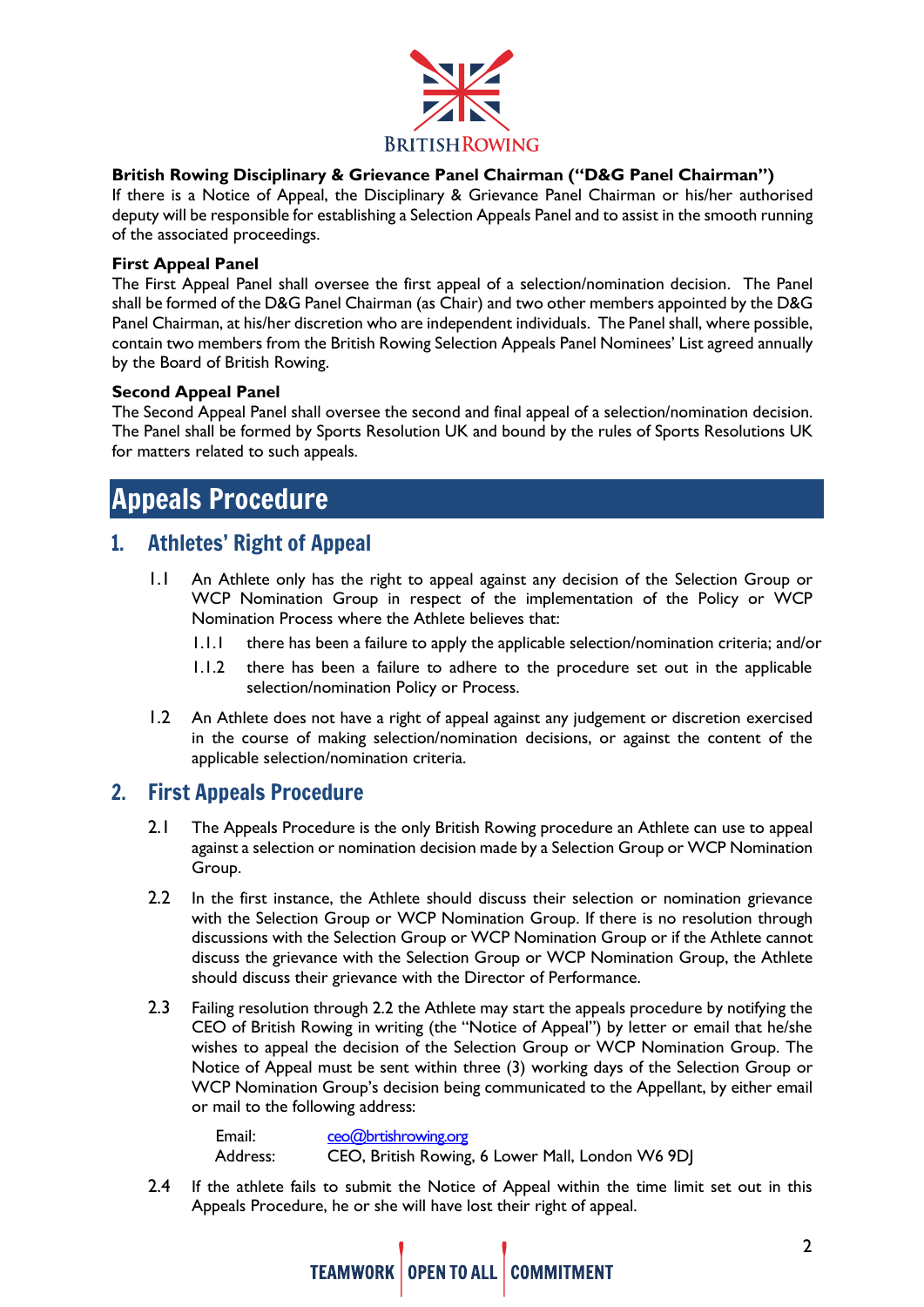

- 2.5 The notice of appeal shall include:
	- 2.5.1 The appellant's name, address and contact details. If the Athlete is under eighteen years of age it shall also include their date of birth and the name(s) and contact details of their parent or legal guardian.
	- 2.5.2 Details of the decision being appealed;
	- 2.5.3 Details of the ground(s) of appeal upon which the Athlete relies, including the precise manner in which the Athlete alleges that the selection/nomination criteria have not been applied or in which the procedure set out in the applicable selection/nomination Policy or Process has not been followed; and
	- 2.5.4 Any documents or written evidence upon which the Athlete relies in support of his or her appeal. These documents must be relevant specifically to the Athlete's grounds of appeal.
	- 2.5.5 An email or postal address for correspondence.
- 2.6 The CEO shall, within one (1) working day of receipt of a Notice of Appeal, notify the D&G Panel Chairman of the Appeal, including name(s) and contact details of the Selection Group or WCP Nomination Group and ask the D&G Panel Chairman to establish the First Appeal Panel (the "Panel").
- 2.7 The D&G Panel Chairman shall, following receipt of the Notice of Appeal, constitute the Panel no later than within five (5) working days of receipt.
- 2.8 The Panel will determine whether there are sufficient grounds to consider the Appeal based on the information provided. The minutes from the selection/nomination meetings will be provided to the Panel to satisfy themselves whether the process set out in the original selection/nomination decision was followed.
- 2.9 If the Notice to Appeal is dismissed the Athlete affected by the selection/nomination decision, or the athletes Authorised Representative, may submit a final formal written Appeal (the Second Notice of Appeal) within two (2) working days of notification of this decision. This formal written appeal must be sent to the CEO of British Rowing.
- 2.10 This will then be referred to Sport Resolutions UK. It is advised that at this point the Athlete and/or their Authorised Representative contact the British Athletes Commission (BAC) to determine the content of their appeal and accessing pro bono legal advice.
- 2.11 If the appeal is upheld, the Panel will ask the relevant Selection Group or WCP Nomination Group to meet with the Director of Performance to consider their original selection/nomination decision applying the selection/nomination criteria correctly and rectifying any flaws in the original process. If on consideration of this direction by the Panel the relevant Selection Group or WCP Nomination Group reaches the same decision, endorsed by the Director of Performance, the Athlete or their Authorised Representative can submit a final formal written appeal (the Second Notice of Appeal) within two (2) working days of notification of this decision. This formal written appeal must be sent to the CEO of British Rowing. This will then be referred to Sport Resolutions UK. It is advised that at this point the athlete and/or their Authorised Representative contact the BAC to determine the content of their appeal and accessing pro bono legal advice.

### 3. Second Appeals Procedure

3.1 The Athlete may start the second appeals procedure by notifying the CEO of British Rowing in writing (the "Second Notice of Appeal") by letter or email that he/she wishes to appeal the decision of the Selection Group or WCP Nomination Group or the decision of the Appeals Panel established under the First Appeals Procedure (as the case may be).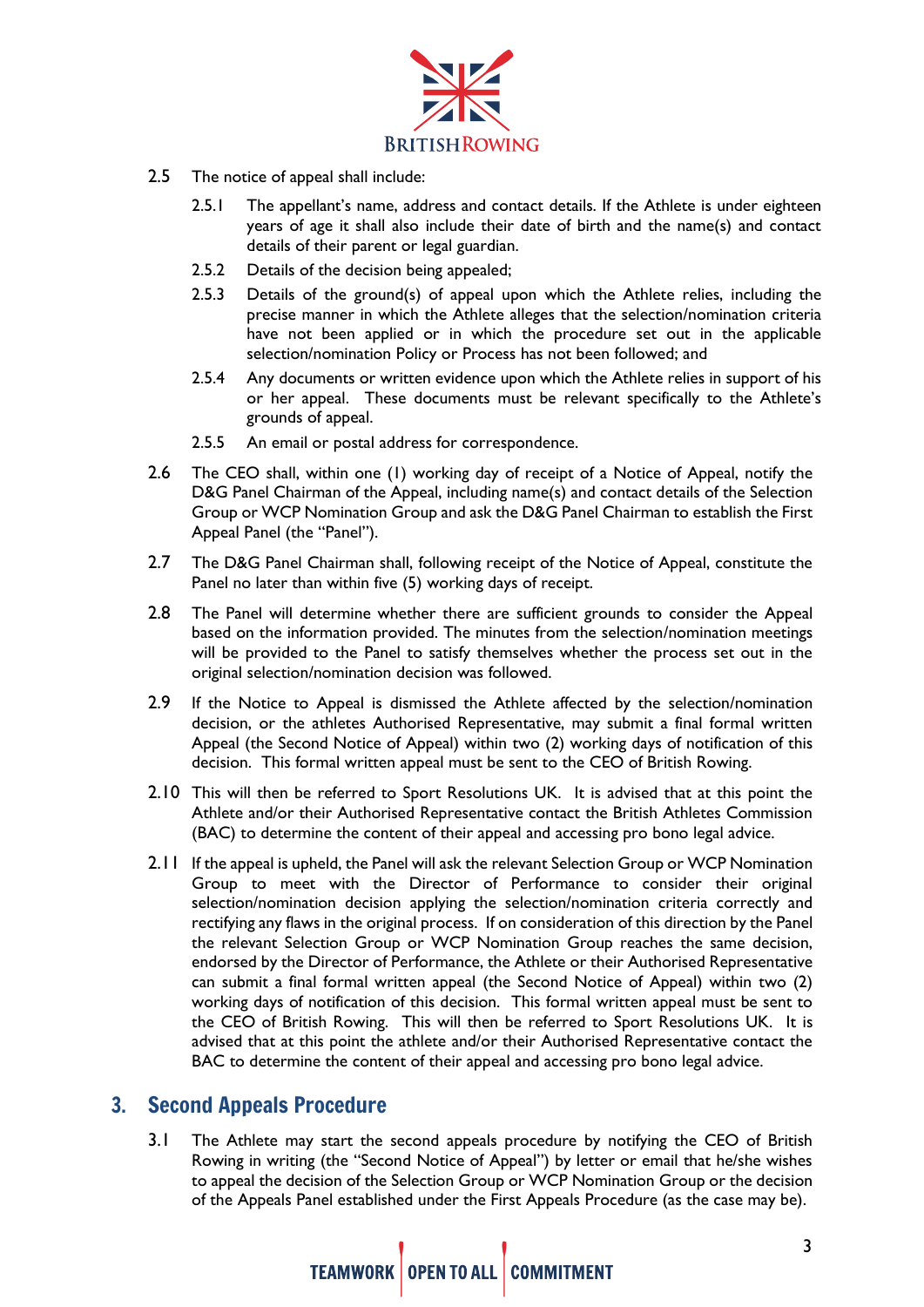

- 3.2 The CEO will notify Sport Resolutions UK within one (1) working day and provide Sport Resolutions UK with a copy of the Second Notice of Appeal. Sport Resolutions UK will then, as soon as reasonably practical, notify British Rowing and the appellant of the members of the Second Appeal Panel, including the anticipated timeframes of the process.
- 3.3 An Athlete or British Rowing may object to the composition of the Second Appeal Panel by notifying Sport Resolutions UK of the objection and setting out the reasons for such an objection (the "Objection").
- 3.4 Sport Resolutions UK shall, following receipt of an objection, notify the athlete and the British Rowing that either:
	- 3.4.1 the composition of the Second Appeal Panel has been changed and provide details of the new Appeal Panel; or
	- 3.4.2 the composition of the Second Appeal Panel has not changed and give reasons why it has not accepted the Objection.
- 3.5 The decision of Sport Resolutions UK on the composition of the Second Appeal Panel under this procedure shall be final.

## 4. Second Appeal Hearing Procedure and Decision

- 4.1 The Chair of the Second Appeal Panel will convene a hearing to take place as soon as practical, and in any event within seven (7) working days of notification of the final Panel members, at which the Appeal Panel will consider the Notice of Appeal.
- 4.2 The Chair of the Appeal Panel shall consider whether the interests of any Athlete(s) other than the Appellant (the "Interested Party(ies)") may be affected by the selection/nomination decision under consideration and may direct that such Interested Party(ies) are joined to the Appeal. Where any Interested Party(ies) are so joined, the Appeal Panel will determine the rights of the Interested Party(ies) and they shall be prohibited from raising matters already ruled upon as separate or further appeals.
- 4.3 The Chair of the Second Appeal Panel shall give such directions as are appropriate for consideration of the matter, in particular:
	- 4.3.1 the date and place at which the Second Appeal Panel shall meet to determine the Appeal;
	- 4.3.2 whether the Appeal will proceed by way of written submission or an oral hearing; and
	- 4.3.3 whether the Interested Party(ies) should be required to submit statements of their evidence and/or written submissions prior to the hearing, and if so, a timetable for doing so.
- 4.4 The Second Appeal Panel will consider the grounds set out in the Second Notice of Appeal and establish to their reasonable satisfaction whether or not there has been a failure to apply the applicable selection/nomination criteria and/or that there has been a failure to adhere to the procedure set out in the applicable selection/nomination Policy or Process.
- 4.5 The Second Appeal Panel shall be entitled to:
	- 4.5.1 confirm the selection/nomination decision under appeal and reject the Appeal; or
	- 4.5.2 allow the Appeal and quash the selection/nomination decision under appeal and remit the matter back to the original decision maker identifying the errors they have identified in the conduct of the selection/nomination process and requesting that a new decision is made within two (2) working days.
- 4.6 The decision of the Second Appeal Panel shall be reached by majority vote.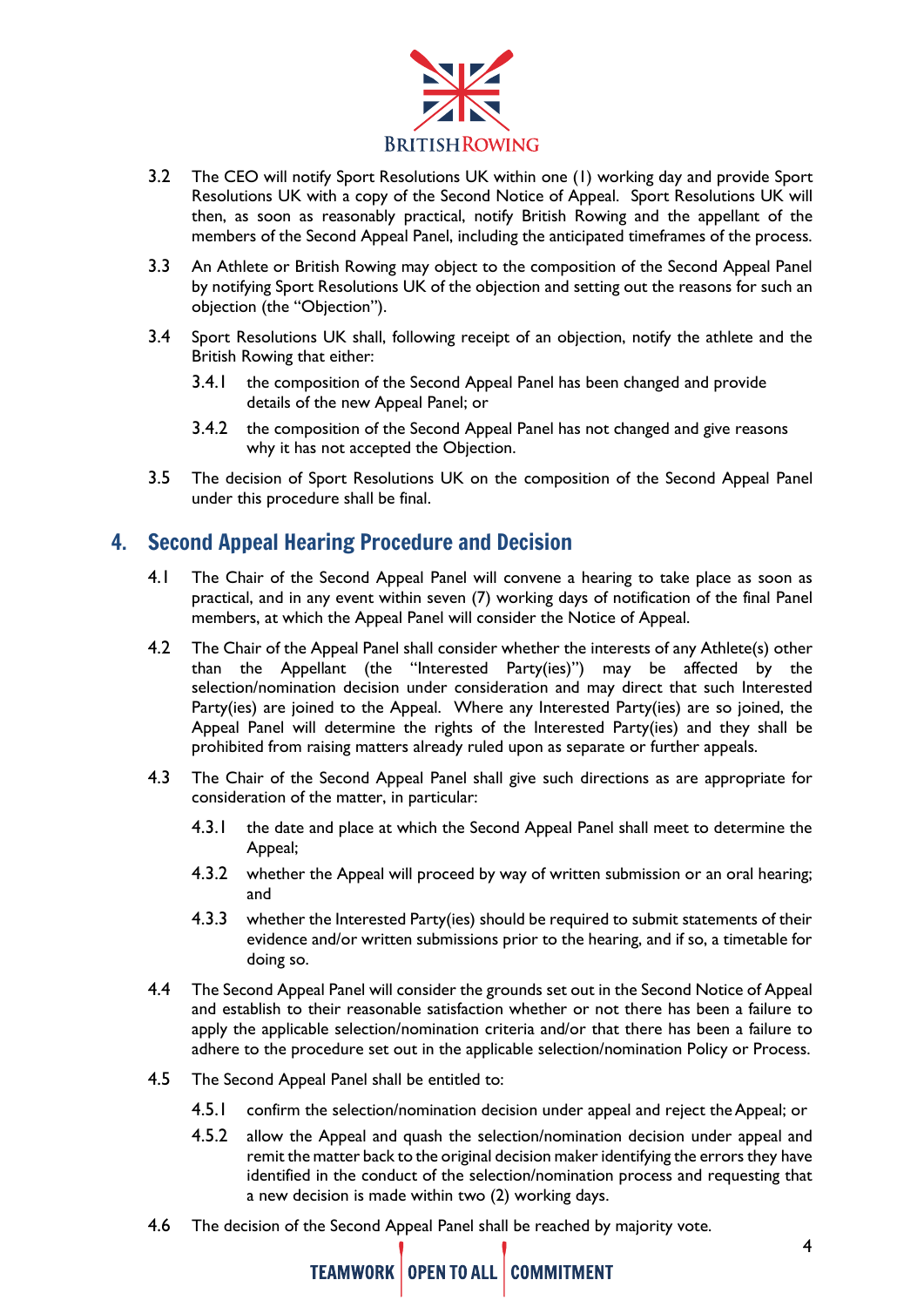

4.7 Sport Resolutions UK will inform all parties in writing and by telephone (or such other method of communication as the Appeal Panel shall decide) about the Appeal Panel's decision to either uphold or reject the Appeal within one (1) working day of the hearing.

### 5. Costs

5.1 The Second Appeal Panel has the power at its discretion to make an order for the costs of the Appeal to be paid in such proportions as the Second Appeal Panel may decide. The costs may include any room hire, travel and other expenses incurred in establishing the Appeal Panel, but nothing shall be included on account of a party's professional charges for representation or otherwise

# 6. No Further Right of Appeal

6.1 The decision by Sport Resolutions UK shall be final and binding on the parties and there is no further right by the Athlete or their Authorised Representative to appeal the original selection/nomination decision.

Reviewed and updated March 2021